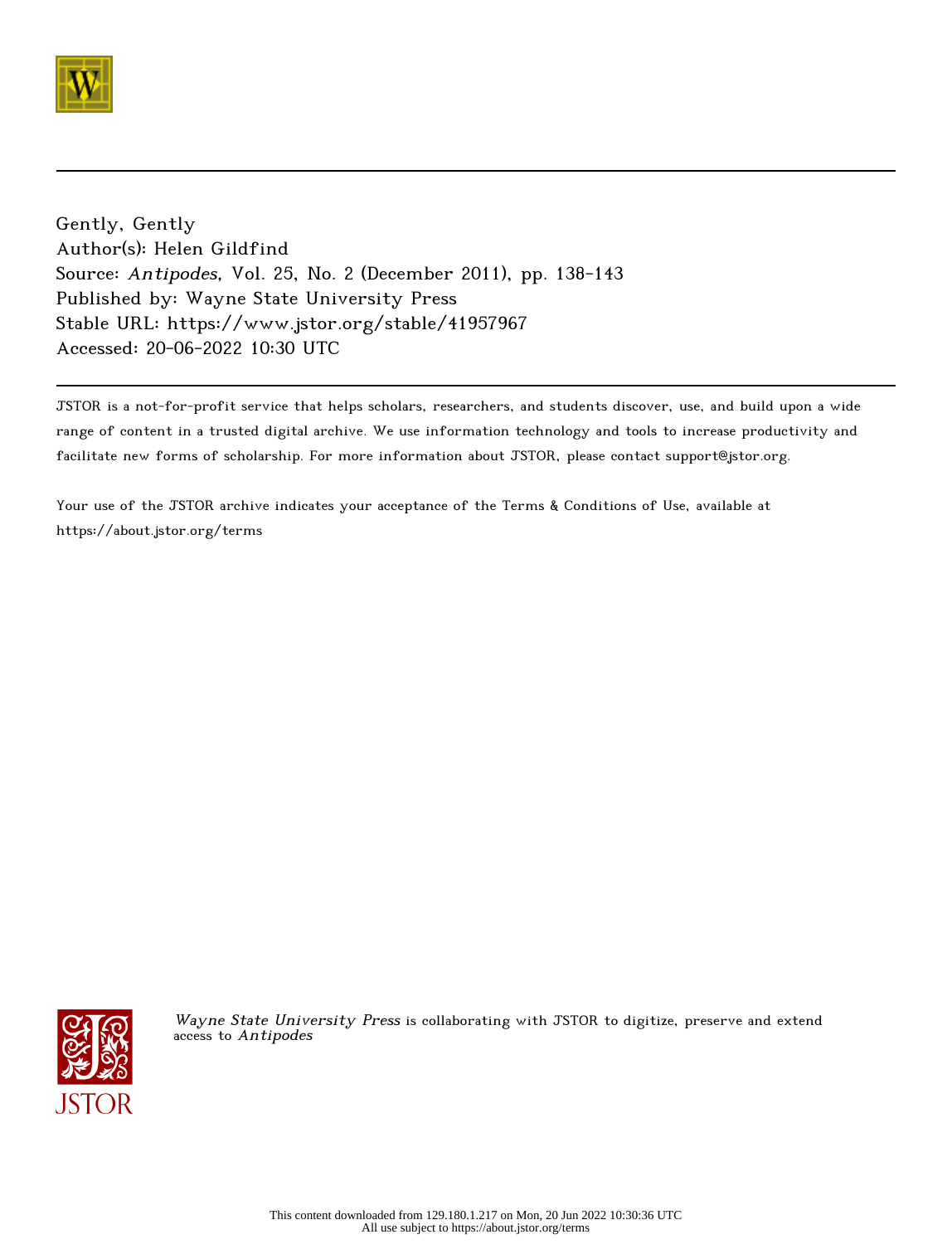## Gently, Gently

## fiction from Helen Gildfind

ently, you place them on the back seat. Soft rustles from inside. Dry scrape of claw. Papery flutter of feather, (Your montes, too, a tumble-turn of butterflies,) Low clucks, but not many. They're quiet. They're frightened, trying to find their feet in the slipping dark. This morning, you'd stabbed air holes into the box's sides with a kitchen knife. Now, you squint through the gouges, trying to see if anything can see you. A reptilian yellow eye stares back. Another scuffle. The lizard of look flashes away.

 You both move to the front of the car. You insist on driving. No need, he says, walking to the driver's side. He is just trying to help. Without looking at him, you nudge him out of the way. Pulling back onto the dirt track you ignore his hurt and try to ignore the quiet distress pulsing from the back seat. (And again, that familiar flush of guilt. How can his hurt merely irritate you, as if it is nothing more than a mosquito bite, a stone in a shoe, a key jammed in a lock? How is it that those confused creatures on the back seat whip up a storm of compassion in you as it hits you, once again, that you will never, never be able to imagine their experience? It makes no sense: it's not like you can imagine his.)

 You're back on the highway. You stare at the broken white lines on the strip of black tick tick ticking past and you ignore his talking. A woman in an old station wagon overtakes you. She's about the same age. In her back seat a toddler sits next to a grey plastic baby carriage. The boy is talking and watching the pale flashing stars of his tiny hands in the rearview mirror. Just a broken white line, tick tick ticking between you and you watch it unfold.

A mere flick of the wrist.

Your car nicks theirs.

 They ricochet across the highway, slamming into a ton of roadside gum.

The rough embrace of steel.

 But your mind's eye is not interested in this image (a clichéd scene from a B-grade movie). Instead, it is watching three escapee chickens belt themselves against your car's glass windows, a blizzard of feathers as they bat around and around and around a car that is spinning out to nowhere.

Your stagger of laughter.

 He smiles at you, thinking you are laughing at something he's said. He smiles at you, thinking you are laug<br>something he's said.<br> $*$  \*

ing to<br>
ing to<br>
blizzard of feathers as they bat around and around<br>
and around a car that is spinning out to nowhere.<br>
Your stagger of laughter.<br>
He smiles at you, thinking you are laughing at<br>
something he's said.<br>
\* \* \* wooden crates, and bare sawn branches. It's not beautiful, but blizzard of feathers as they bat around and around<br>and around a car that is spinning out to nowhere.<br>Your stagger of laughter.<br>He smiles at you, thinking you are laughing at<br>something he's said.<br> $\star$   $\star$   $\star$   $\star$ <br>You get and around a car that is spinning out to nowhere.<br>
Your stagger of laughter.<br>
He smiles at you, thinking you are laughing at<br>
something he's said.<br>
\*<br>
\*<br>
You get home at lunch time. Together, you stand in your small<br>
backy boxes, and a door and wire floor to keep out the nocturnal Fre smiles at you, thinking you are laughing at<br>something he's said.<br><br><br><br><br><br>You get home at lunch time. Together, you stand in your small<br><br><br>backyard. The box sits between you on the grass. You have<br>spent the past week knocki <sup>\*</sup><br>You get home at lunch time. Together, you stand in your small<br>backyard. The box sits between you on the grass. You have<br>spent the past week knocking together a coop from old wire,<br>wooden crates, and bare sawn branches. ou get home at lunch time. Together, you stand in your small<br>ckyard. The box sits between you on the grass. You have<br>ent the past week knocking together a coop from old wire,<br>poden crates, and bare sawn branches. It's not

enough.

 Again, he tells you everything will be fine. Trust me, he says, squatting down and lifting the cardboard flaps.

 Inside, your three birds are plumped up in a fluff of defense. Their heads twitch at the sudden light.

 Out you get, he says. His elbows rest on his knees as he peers over them. His sleeves are rolled up over his firm, dark forearms; the ropes of vein and sinew that make him up.

He starts making wet kissy noises.

You shake your head.

What? He squints up at you and the midday sun.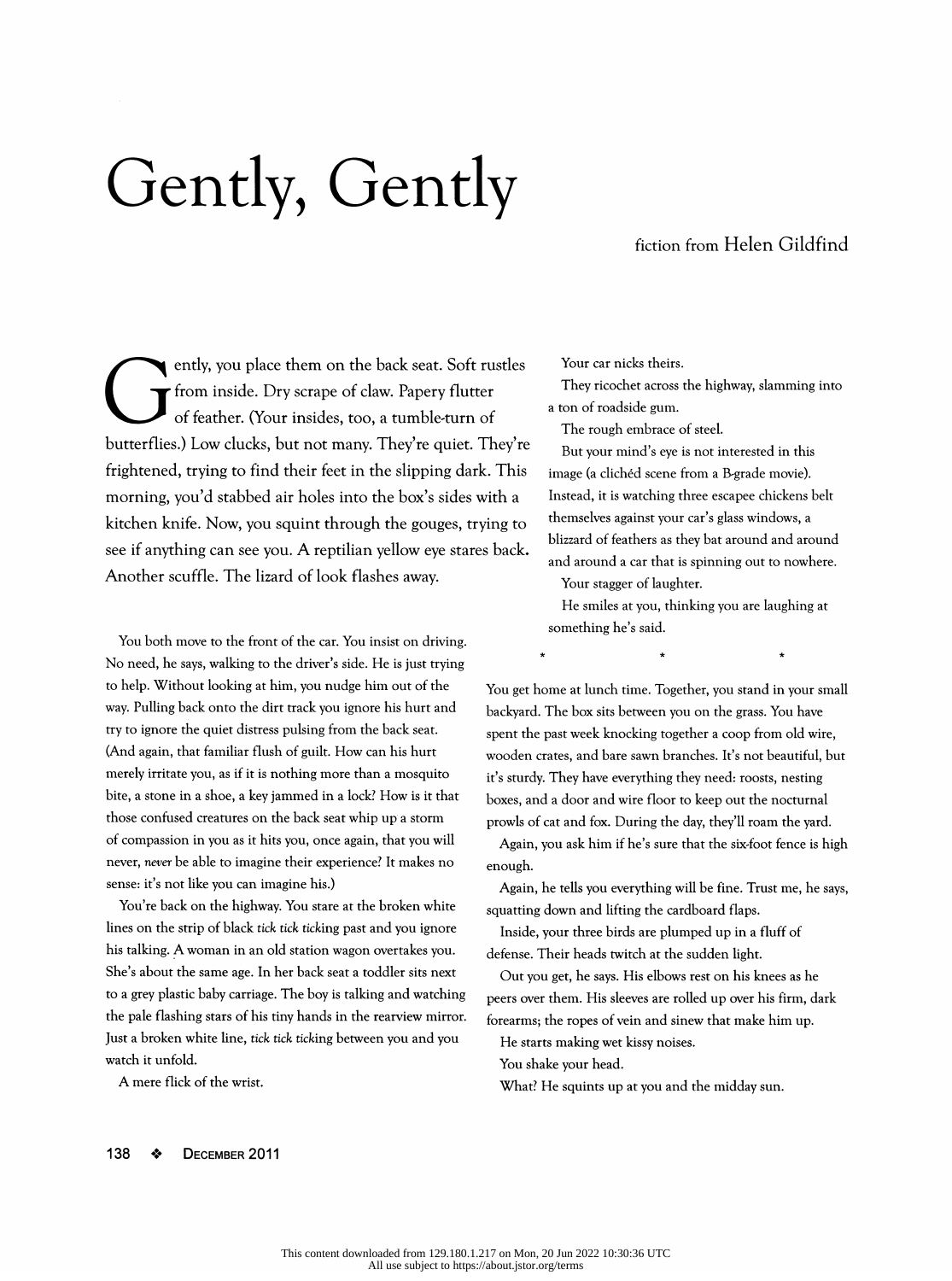He tries to make clicking sounds, as you do with the dog. He sounds like he is choking on his tongue.

Stop that! you say. It's disgusting.

 The birds just sit there, a little less round, a little more curious, their heads twisting left and right as they calculate the stupidities of their new situation.

You step forward and kick the box over onto its side.

 Hey! He rocks back onto his heels and stands as the birds summersault and slide onto the grass, shrieking. Quickly, they right themselves and shake dignity back into their plumage. They begin to walk in circles, stopping now and again to stretch out their wings and legs, chicken-style yoga. They then set to work exploring the yard. They scuff up the grass and the soil, kicking about the gravel, pecking at the dirt. Occasionally they fly at the air, looking demented, and you wonder if they've been brain damaged somehow by the drive. You realize they are catching bugs.

 After a while, feeling encouraged, you release the dog into the yard. He leaps out from the laundry, where he's been crying this whole time, and bounds after the chickens. Confused as to which one to chase, he inadequately chases them all. The birds squawk and jump, but they seem more affronted than afraid, as if wondering what this foolish creature is doing in their yard.

 Soon enough, the dog flops into a pile of geriatric exhaustion at your feet. He cries under his breath, his grey flecked chocolate snout sniff sniff sniffing the air as his eyes flick between each of the alien creatures. One of them struts up and scratches dirt across his splayed paws. The dog looks up at you, his dark eyes wet and mournful.

 So, he asks, hoping for a reprieve, back to work? You nod.

 Though neither of you want to leave them, there are things that need to be finished. h neither of you want to leave them, there<br>to be finished.<br>\* \* \* \* \* \*

Nou nod.<br>
Though neither of you want to leave them, there are things<br>
in the secopy clucks and half-hearted bullying they settle next to each<br>
that need to be finished.<br>
<br>
Last night, you'd finished painting the ceiling, t health. Though neither of you want to leave them, there are things<br>
that need to be finished.<br>
that need to be finished.<br>
the is standing by the back door, watching.<br>
Last night, you'd finished painting the ceiling, the skirting,<br>

 He is still annoyed at your insistence that this one room be painted. Why? he keeps asking, This is stupid. It'll just make the rest of the house look shitter.

Shitter? you repeat.

 You each cover your brushes in glad wrap. It's time to check the chickens.

 Yes, he says, Shitter. He comes up to you and grabs your backside. Now that's a shitter! he says, giving it a rough squeeze. Mmmm-mmm.

Get lost! You pull back, turning your smile away from him.

 You haven't justified your need to paint the room beyond Just because, Just because. Perhaps, after all, there'll be no need to explain anything.

 You both go outside to check if the chickens are in the coop. It is dusk, that time just after sunset where every color seems to glow with defiant intensity. The camellias are redder than red, the lavender more purple than purple, and the lemons, surreal luminous lamps, set deep into satins of green. For a second, the display stops you both at the door, disoriented. Then you remember the coop.

It is empty.

say. Idiots!

Your stomach clenches.

Standing still, you both look around the quiet garden.

At first, nothing.

 And then, sweet relief! You spot one of the birds, wedged crooked in a low fork of the apple tree. Her head is wobbling: she is half asleep, half awake.

 Hello girl! he yells, so that she suddenly rocks up, standing, ready to flap away.

Stop it! you whisper. You point across the yard, Look.

 A second bird is roosting on the dowel of an old deck chair. You search on and those first seconds of relief bowl sickeningly away as you realize what has happened. Idiots! you

and the windows. All of the band stuff is done. Now, all you<br>cope all of the working birds into the shadowed coop. Somehow, they know what to do. With some<br>that need to be finished.<br>
that need to be finished.<br>
the is stand Up at you, his dark eyes wet and mournful.<br>
So, he asks, hoping for a reprieve, back to work?<br>
The adaze, you shush the two surviving birds into the<br>
You nod.<br>
Though neither of you want to leave them, there are things<br>
Th In a daze, you shush the two surviving birds into the shadowed coop. Somehow, they know what to do. With some sleepy clucks and half-hearted bullying they settle next to each other on the leaf-stripped branch that you have wired up for them.

He is standing by the back door, watching.

You can't meet his eye.

 You push him aside as you try to go back into the house. Watch it! he says, holding your arms, barring your way. We'll find her.

 And suddenly, you are going for him. Hitting his chest. His gut. His face. Why do I listen to you? Why do I listen to you?

Don't! he shoves you clumsily back. Stop it!

 There's a crack in his voice. You wonder if it's for you or the lost bird.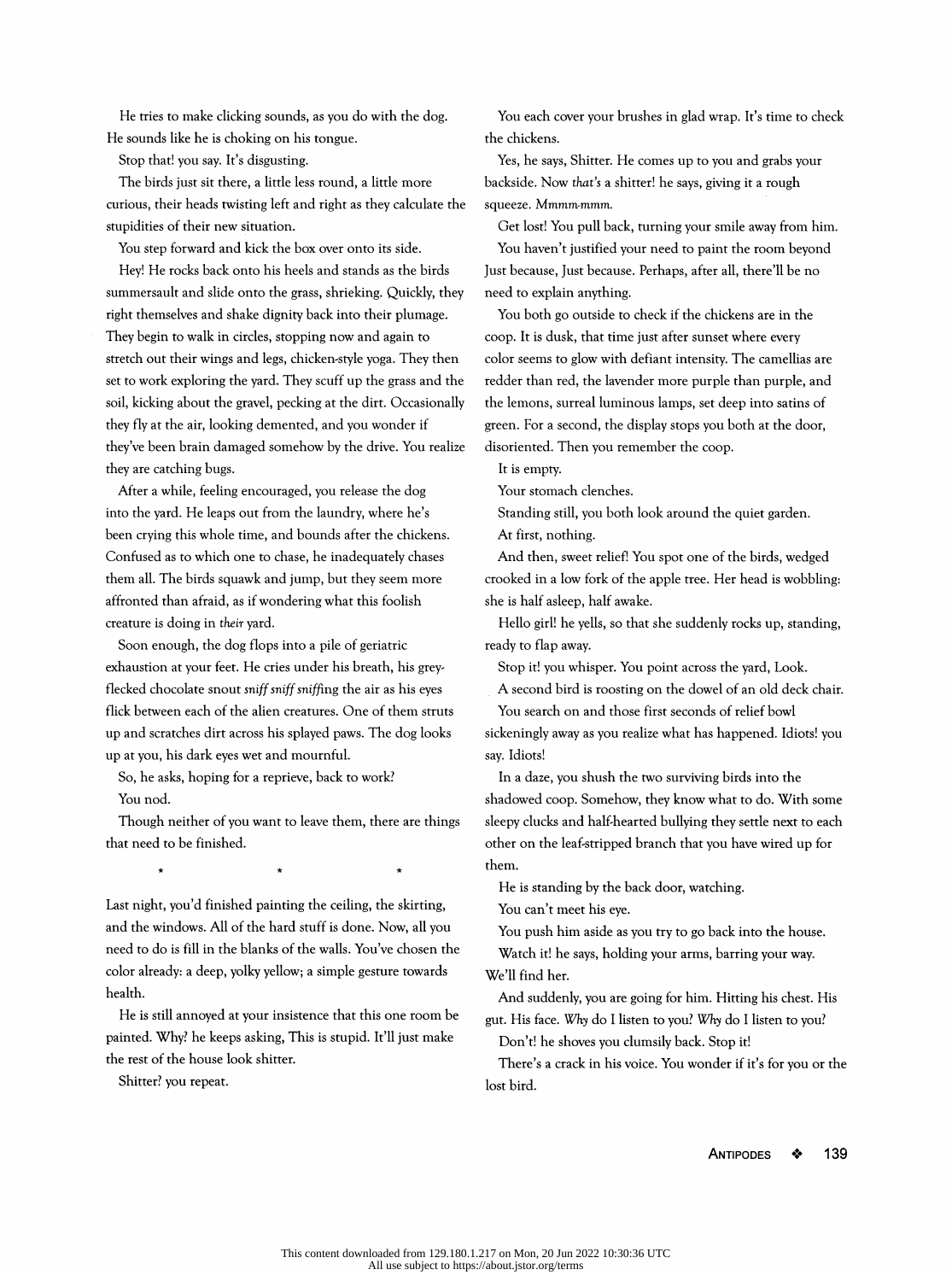You can't get past him. You return to the coop. The two chickens are asleep now, their heads folded under their wings, their bodies snuggled close together for warmth. It's my fault, you say. At the sound of your voice, one of the birds pulls her head out and looks at you, clucking a little, as if telling you that she's not interested and please be quiet because can't you see that she's trying to get some shut-eye?

 It's my fault, he says, behind you. He tries to pull you into a hug.

You shrug him off.

 For hours, armed with a torch, you wander the streets alone\* looking for her. The surs, armed with a torch, you wander the st<br>or her.<br> $*$  \* \* \*

To us thrughim off.<br>
To us than a torch, you wander the streets alone,<br>  $\begin{array}{lllllllllllllllllllll} \end{array}$  and looking at you, I couldn't be fucked.<br>
looking for her.<br>
He comes across to you and pokes a finger sharply into your sho For hours, armed with a torch, you wander the streets alone,<br>
looking at you, I couldn't be fucked.<br>
looking for her.<br>
<br>
He comes across to you and pokes a finger sharply into your<br>
shoulder.<br>
<br>
It is cold and wet and you' radio and pokes a finger sharply into your shoulder.<br>
You give up at midnight.<br>
You give up at midnight.<br>
You give up at midnight.<br>
It is cold and wet and you've returned with nothing other<br>
It is cold and wet and you've r a chicken, just a chicken, you think it is a she, and she has a<br>that it is cold and wet and you've returned with nothing other<br>than a hundred gut-wrenching images of what might have<br>than a hundred gut-wrenching images of w For the knew, you think, he wouldn't do that. You correct<br>
loon't is cold and wet and you've returned with nothing other<br>
loon't know what he'd do, if he knew.<br>
than a hundred gut-wrenching images of what might have<br>
happe You give up at midnight.<br>
You give up at midnight.<br>
It is cold and wet and you've returned with nothing other<br>
than a hundred gut-wrenching images of what might have<br>
than a hundred gut-wrenching images of what might have<br> From the incompose.<br>
It is cold and wet and you've returned with nothing other<br>
than a hundred gut-wrenching images of what might have<br>
than a hundred gut-wrenching images of what might have<br>
looking for a fight, and so ar than a hundred gut-wrenching images of what might have<br>
happened to her; nothing but fury at your own stupidity and<br>
happened to her; nothing but fury at your own stupidity and<br>
range against a world that will laugh at you rage against a world that will laugh at your for caring. It's just<br>
a chicken, just a chicken, you tell yourself. It's just a fifteen<br>
dollar bloody chicken, you tell yourself. It's just a fifteen<br>
dollar bloody chicken, b ppened to her; nothing but fury at your own stupidity and<br>
ge against a world that will laugh at your for caring. It's just<br>
this collar bone not so long ago. You thump him there on<br>
chicken, just a chicken, you tell yours a chicken, just a chicken, you tell yourself. It's just a fifteen<br>dollar bloody chicken, but even as you try to convince yourself<br>dollar bloody chicken, but even as you try to convince yourself<br>that it is just an it, you k

dollar bloody chicken, but even as you try to convince yourself<br>that it is just an it, you know that it is a she, and she has a<br>his feet.<br>name and, after all, he is just a man and you are just a woman<br>and nothing, nothing, From the sour feet are burning. You wonder, vaguely, if all this upset,<br>
and all this walking, will fix that other problem for you. You<br>
In any the sour hours he's been sitting in here alone.<br>
For a second, bou then, but h that it is just an it, you know that it is a she, and she has a<br>
his feet.<br>
name and, after all, he is just a man and you are just a woman<br>
or fou have never seen him so drunk. He looks like he's about<br>
and nothing, nothin name and, after all, he is just a man and you are just a woman<br>
or fou have never seen him so drunk. He looks like he's about<br>
and nothing, nothing, is ever just anything.<br>
You wonder, vaguely, if all this upset,<br>
and when and nothing, nothing, is ever just anything.<br>
You wonder, vaguely, if all this upset,<br>
and when he leans in to you again, you can smell<br>
You feet are burning. You wonder, vaguely, if all this upset,<br>
and all this walking, and all this walking, will fix that other problem for you. You<br>
Feverything, he says, is not always, always my fault.<br>
remember reading of a woman who took flu tablets and<br>
Walked twelve hours a day till she was free of he walked twelve hours a day till she was free of hers. You couldn't<br>
the trips.<br>
understand it, then, how all the while that she walked and<br>
this hand flies out to steady him.<br>
dosed herself stupid on quinine, she spent her member reading of a woman who took flu tablets and<br>
liked twelve hours a day till she was free of hers. You couldn't<br>
He swings away from you then, but he turns too sharply.<br>
liked twelve hours a day till she was free of h understand it, then, how all the while that she walked and<br>
this hand flies out to steady him.<br>
dosed herself stupid on quinine, she spent her nights knitting<br>
for a second, you can see exactly what is about to happen.<br>
ti sed herself stupid on quinine, she spent her nights knitting<br>
Back in the source steady min:<br>
Show you think you get it. It was just in case,<br>
Show the spent in the door.<br>
Show you think you get it. It was just in case,<br>
S

tiny sets of clothes. Now you think you get it. It was just in case,<br>
you assecution, you can see exactly what is about to nappen.<br>
just in case. It was just in case nothing is ever just anything. It<br>
was just in case noth derived and still drinking is ever just anything. It<br>was just in case nothing is ever just anything. It<br>was just in case nothing turned out to be something after all.<br>When you come inside, you go straight through to the<br>de back, away not the ecool.<br>
Was just in case nothing turned out to be something after all.<br>
When you come inside, you go straight through to the<br>
backyard to see if some strange animal instinct has brought<br>
backyard to see When you come inside, you go straight through to the The whim and snap of wood.<br>
backyard to see if some strange animal instinct has brought<br>
her home. She's not there.<br>
His voice, high-pitched with drink and fear, swearin Frome. She's not there. His voice, high-pitched with drink and fear, swearing.<br>
Back in the house, you find him in the half-painted room.<br>
Fucking idiot, he's saying, Fucking idiot.<br>
It is writing on the floor, propped aga when and snap of wood.<br>
Except instance, you go stangent intought of the whine and snap of wood.<br>
Except in the house, you find him in the half-painted room.<br>
This voice, high-pitched with drink and fear, swearing.<br>
The sa Back in the house, you find him in the half-painted room.<br>
He is sitting on the floor, propped against the wall. He is<br>
He is tripping idoor, he hall.<br>
drunk and still drinking, listening to the radio and humming<br>  $\frac{1}{2}$ is is sitting on the floor, propped against the wall. He is<br>
Unk and still drinking, listening to the radio and humming<br>
Tou stand right where you are, staring at the shattered door.<br>
Son some rockified song about Jesus. T

 He doesn't look up. He just keeps patting the dog, his long slow strokes pulling up the dark brown lids of the animal's soft, half-closed eyes. The dog grumbles in his sleep: half a growl, half a purr.

Why aren't you painting?

Examples and present into the states up tool: The states up, one hand present interview into the state of the states with the space particle interview intervent fielding the dopa hair of the streets alone, this jeans as if It is cold and wet and you've returned with nothing other<br>
It is colonized with a torch, you wander the streets alone,<br>
It is ignass as if it is for this, and not his drunkenness, that he<br>
It is cold and wet and tooch, you Gently, he moves the dog's head off his lap and onto the floor. He stands up, one hand pressed hard against the plaster patched wall. He spends a moment flicking the dog hair off his jeans as if it is for this, and not his drunkenness, that he needs to steady himself. Because, he says, finally standing up and looking at you, I couldn't be fucked.

 He comes across to you and pokes a finger sharply into your shoulder.

 If he knew, you think, he wouldn't do that. You correct yourself: I don't know what he'd do, if he knew.

 Again, you ask him why he hasn't finished the room. He's looking for a fight, and so are you. You thump his shoulder with the palm of your hand. You thump him where he broke his collar bone not so long ago. You thump him there on purpose.

 He stumbles backwards. Carefully, in slow motion, he finds his feet.

 You have never seen him so drunk. He looks like he's about to throw up and when he leans in to you again, you can smell the sour hours he's been sitting in here alone.

Everything, he says, is not always, always my fault.

 He swings away from you then, but he turns too sharply. He trips.

His hand flies out to steady him.

 For a second, you can see exactly what is about to happen. Some quick part of you grabs the dog's collar and jerks him back, away from the door.

The crash of glass.

The whine and snap of wood.

Barking.

 His voice, high-pitched with drink and fear, swearing. Fucking idiot, he's saying, Fucking idiot.

He is tripping away down the hall.

 You stand right where you are, staring at the shattered door. Knife-edged stretches of glass lean out from the wooden frame, precarious. There's glass on the carpet. There's blood on the glass. There's blood on the door, blood on the floor.

 Barking, barking, the dog is straining away from you, yearning to help.

Your body continues to take control.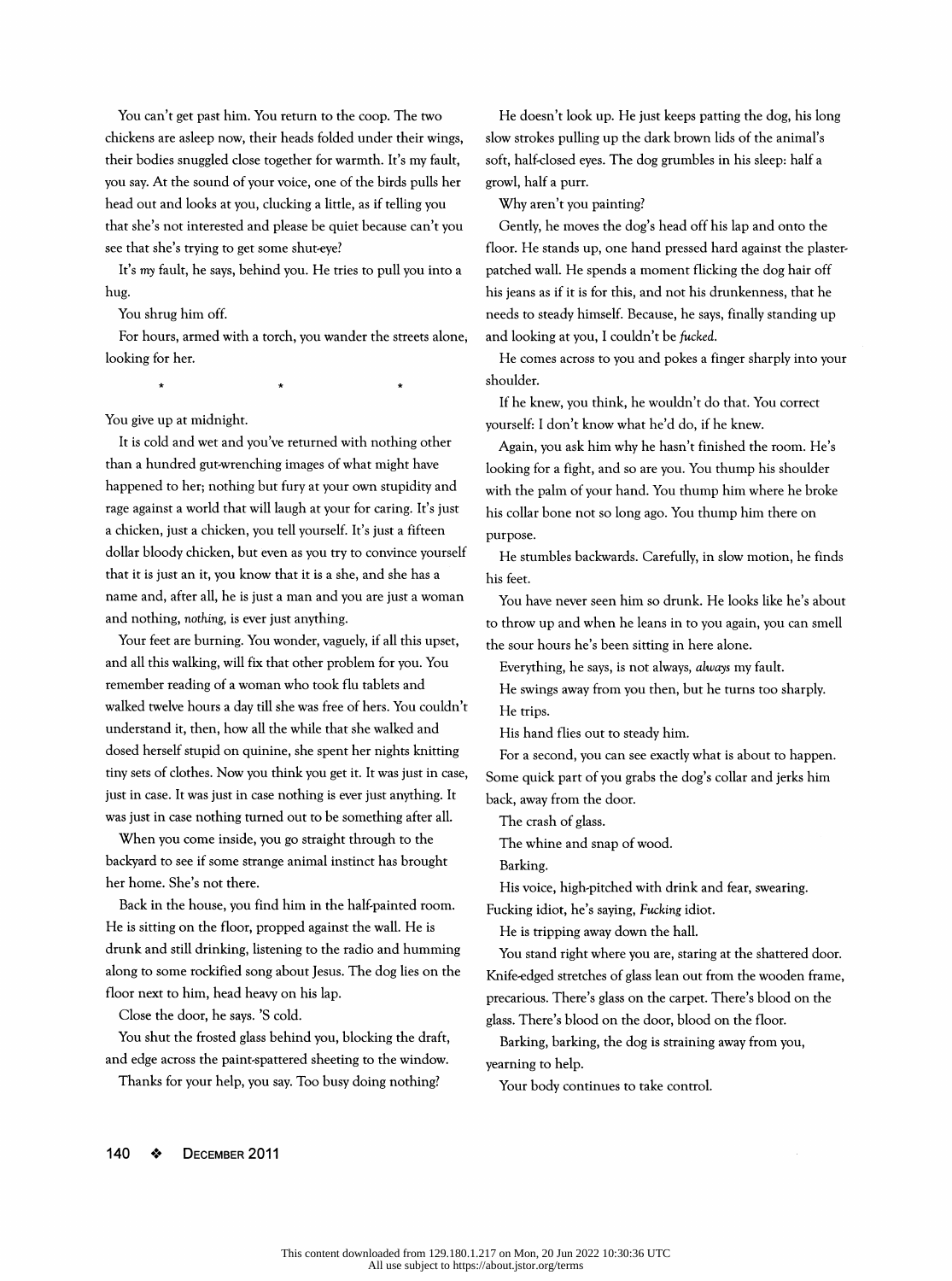Your free hand is opening the window. You are squatting down and putting your arms under the frantic dog's belly and you are heaving him up. He stops barking. His legs hang limply (he knows when he's beat). Clumsily, for he is too heavy, you tip him gently out the window onto the overgrown dark of the lawn. He begins to bark again. You stare at your bare feet, and watch as they climb you out of the window too. You wander to the coop and look in on the sleeping birds. They're fine and you could stare at them for hours but the dog won't let you. You think of the neighbors. You lock him in the laundry. You scatter dry dog food on the concrete floor, to distract him. You hear the tap running in the bathroom. You hear mumbling. You realize he is crying and suddenly you are running down the hall.

 His hand is under the gushing tap. He is looking at the wall. He is shaking all over. He does not look at you. He simply holds his hand out towards you, his face turned away.

 His hand and wrist are covered in blood, pink where it mixes with the water, red where it comes, and keeps coming, fresh from his wounds.

There are swerves of blood on the floor.

There's a smudge of red on the light switch.

 It's ok, you say, It's ok. Gently, you take his hand in yours. Where one of his knuckles used to be it is now hard and white, like the ball of an eye.

Is it bad? he asks.

 You shush him to be quiet. Around the edges of the wound you can see the depth of his skin, a miniature cliff-face, weeping red. You tell him to bend his finger. He winces, but he bends it. Your fingers feel warm and slippery in his clutch. You turn his hand over. A deep gash runs the length of his palm. It severs his heart and life and head lines. You smile at the poetry of it. You recoil. It's not an idea, you tell yourself. He is not an idea. He's hurt.

 How is it? His voice is slow, thick from the drink or the shock. What've I done?

 You'll be ok. You reach for a face cloth and, with one hand (for you cannot let go of his), you fold it into a narrow strip. You wrap one end tightly around his finger. You get another towel and bunch it into his palm. You firm his unhurt fingers around the bulge of fabric and drape the rest of the towel over everything. Blood immediately begins to blotch through the material, spreading, spreading. You place his hand up on his shoulder, so he cannot see it. It's ok, you say. It's ok, but you have to go to hospital.

He nods.

 I can't leave the dog here, with the glass. He'll keep barking if I keep him locked out.

 Again, he nods stupidly, lost in the shock of what's happened.

I'll call you a taxi.

Idiot, he mutters. Useless fucking idiot.

 You sit him on a chair by the front door and make the phone call and as you do all the What ifs surge through you. You can see the dog's soft paws pressing into the glass, the big shards slicing and the tiny splinters pressing right up and forever into the intricate webs of skin between his rough paw pads. What if, what if. You see him falling into the glass again, the weight of his body pushing his wrist right through this time, so that the cut on his palm tears up the inside of his arm. What if, what if. Again, you see him fall into the door face first, skull first. You see the two of you scuffling, and it's your arm, your face, your skull. And you are horrified, horrified that what you feel upon these thoughts is not shame at what you've become, but shame at the knowledge that such wounds need explaining, that such wounds open windows into the lives that you lead.

 You put the phone in his pocket with his wallet and keys. You could have killed yourself, you say. You could have hurt the dog. You could have hurt me.

 He looks like he is about to faint. Do you understand? Nothing. example to the term of the term of the term of the term of the term of the term of the term of the term of the<br>  $\star$ 

You could have killed yourself, you say. You could have hurt<br>the dog. You could have hurt me.<br>He looks like he is about to faint.<br>Do you understand?<br>Nothing.<br> $*$ <br>You put slippers on and return to the half-painted room with Do you understand?<br>
You put slippers on and return to the half-painted room with<br>
a dust pan and vacuum cleaner. You squat down and begin<br>
to pick up the biggest pieces of glass. No matter how careful<br>
you are, you keep cu a dust pan and vacuum cleaner. You squat down and begin to pick up the biggest pieces of glass. No matter how careful mixing with his. rubble and the splinters. You're sure a cloud of glass dust A soliting.<br>
A summer was a straight shares are removed, we have the largest pieces of glass. No matter how careful<br>
u are, you keep cutting the tips of your fingers, your blood<br>
sting with his.<br>
Once the largest shards ar You put slippers on and return to the half-painted room with<br>a dust pan and vacuum cleaner. You squat down and begin<br>to pick up the biggest pieces of glass. No matter how careful<br>you are, you keep cutting the tips of your

to pick up the biggest pieces of glass. No matter how careful<br>you are, you keep cutting the tips of your fingers, your blood<br>mixing with his.<br>Once the largest shards are removed, you brush up the<br>rubble and the splinters. a dust pan and vacuum cleaner. You squat down and begin<br>to pick up the biggest pieces of glass. No matter how careful<br>you are, you keep cutting the tips of your fingers, your blood<br>mixing with his.<br>Once the largest shards mixing with his.<br>
Once the largest shards are removed, you brush up the<br>
rubble and the splinters. You're sure a cloud of glass dust<br>
covers your skin. You're sure that you're breathing it all in,<br>
that it's settling into u are, you keep cutting the tips of your fingers, your blood<br>xing with his.<br>Once the largest shards are removed, you brush up the<br>bble and the splinters. You're sure a cloud of glass dust<br>vers your skin. You're sure that y Once the largest shards are removed, you brush up the<br>rubble and the splinters. You're sure a cloud of glass dust<br>covers your skin. You're sure that you're breathing it all in,<br>that it's settling into the soft wet sponges covers your skin. You're sure that you're breathing it all in,<br>that it's settling into the soft wet sponges of your lungs, the<br>wet lidded edges of your eyes.<br>Finally, you vacuum everything within the vacuum's reach:<br>the pl bble and the splinters. You're sure a cloud of glass dust<br>vers your skin. You're sure that you're breathing it all in,<br>at it's settling into the soft wet sponges of your lungs, the<br>t lidded edges of your eyes.<br>Finally, you

that it's settling into the soft wet sponges of your lungs, the<br>wet lidded edges of your eyes.<br>Finally, you vacuum everything within the vacuum's reach:<br>the plastic sheeting and the carpet underneath; the lino; even<br>your s

Antipodes ♦ 141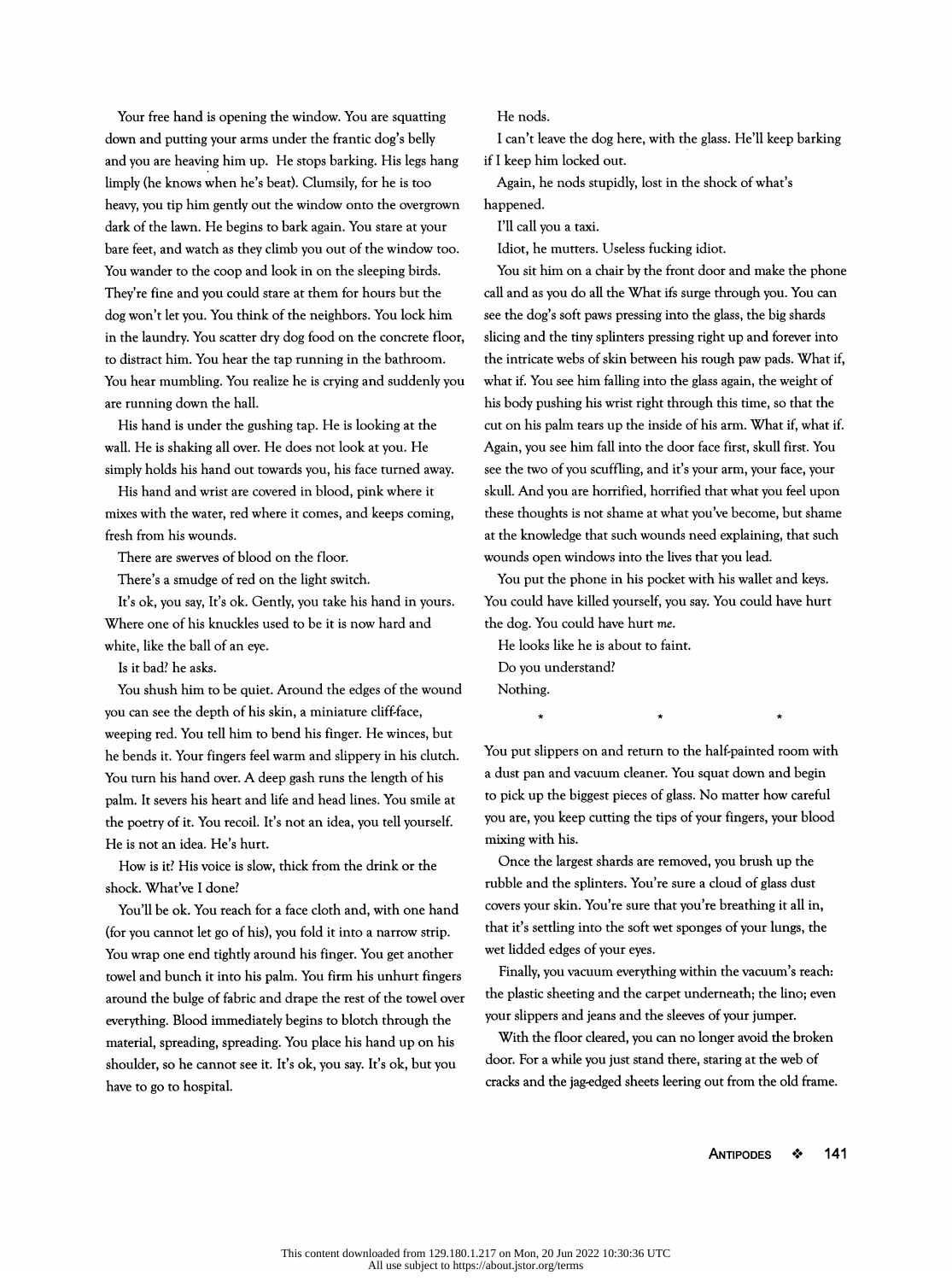You go to the laundry to get a roll of masking tape. For some reason, the dog is fast asleep. You haven't heard a peep from him since you fed him and it's probably that second dinner that's knocked him out cold. You lean down and press your fingers against his freezing nose. His eyes open. Sleepily, he begins to lick the blood off your hands but you pull back, remembering the splinters. You wrap one arm around and under the floppy warmth of his neck, lifting his heavy head a little, hugging him as he licks the salt off your chin.

 You return to the broken door. Slowly, you begin to ease the wobbling pieces of glass straight, rebalancing them in the broken frame. You aren't sure if you are doing the right thing, but you don't even want to try lifting the daggers of glass up and out of their casing. You'll cut up your hands. You'll drop them on the open tops of your feet. You'll trip on them as you carry them away and just where could you put them anyhow?

 For hours, it seems, you keep on working, gently realigning the edges of the glass where they can be realigned, then covering up the cracks and filling in the gaps with tape.

 When you are finished, the frosted glass door has transformed into a sheet of cream-colored, blood-smeared paper. Your fingers are stained, stinging with a thousand tiny cuts.

 Again, you vacuum the plastic sheeting and the carpet and the lino, looking for anything that might have fallen as you worked. The more you vacuum, the more shards you seem to find. Every time you turn one way, a sparkle in the corner of your eye turns you back again. All you can do is run the vacuum again and again over the same spot knowing that, if you replace the carpet, or lay a new rug, or even if you move houses, you will always be standing in one spot, searching out the splinters. ou will always be standing in one spot, sea<br>rers. of your eye turns you back again. All you can do is run the<br>
vacuum again and again over the same spot knowing that, if  $\begin{array}{l} \text{Locok! You point at the darkest patch of dark.} \\ \text{You replace the carpet, or lay a new rug, or even if you move} \\ \text{House, you will always be standing in one spot, searching out} \\ \text{Hes.} \\ \text{It is a clear that the current, you state up at her, jumping each time she  
sumbles and suffies.$ For the start of the start is not the morning, you can do is run the the can't see what you're looking at.<br>
Strokt You point at the darkest patch of dark.<br>
Took! You point at the darkest patch of dark.<br>
We use the capital

A dry scuffle.

A thud and a rustle.

 You wander around the quiet house, trying to pick where the sound is coming from. It's not inside. You go out into the backyard. Nothing. You walk around the edges of your house.  You walk out to the street. You scan your neighbors' dark gardens. You stand in the silence and the cold and the breath held damp, waiting.

Nothing.

 Then, again: a thud. You look towards the sound, and you see it, a patch of dark in the darkness. Something is moving in the moon-shadows of your neighbors' roof.

 This bird that can't fly is perched high up in a clutch of night, right where the second-story roof meets the first. Below her, the corrugated iron slopes steeply to the eaves.

 You watch her. Each time she slips, threatening to tumble to the gutters, she scuffles and flaps about, getting her grip. As you watch her, you realize that she keeps slipping because she keeps falling asleep.

 Silly girl! you whisper, then fear overrides relief as you realize that she's exhausted, and maybe she's hurt, and you have no idea how to help her.

 As you stand in the cold, working out what to do, the street and the bird flash up, suddenly visible in a sweep of headlights.

He's home.

 He gets out of the taxi, his hand enormous, bound like a mummy's in white gauze.

Ok?

He nods.

 Look! You point up at the roof but the taxi and its lights are gone.

He can't see what you're looking at.

Look! You point at the darkest patch of dark.

She moves.

He sees her.

 Together, you stare up at her, jumping each time she stumbles and scuffles.

vacuum again and again over the same spot knowing that, it<br>you replace the carpet, or lay a new rug, or even if you move<br>the moves.<br>the splinters.<br>the splinters.<br> $\begin{array}{ccc}\n\star & \star & \star & \star & \star \\
\star & \star & \star & \star & \star & \star & \star \\
\star & \star & \star & \star & \star &$  As you're about to get into bed, you hear it. u replace the carpet, or lay a new rug, or even if you move<br>
shows the ses her.<br>
You can't climb up there in the dark and the dew, and you<br>
still isn't home from the hospital. Waiting for him, you<br>
an't climb up there in t e spinters.<br>
A metallic scratch.<br>
A metallic scratch.<br>
A metallic scratch.<br>
A metallic scratch.<br>
A metallic scratch.<br>
A metallic scratch.<br>
A metallic scratch.<br>
A metallic scratch.<br>
A metallic scratch.<br>
A metallic scratch.<br> You can't climb up there in the dark and the dew, and you can't wake your neighbors. If they're hearing any of this (how could they not?) you know that they'll just think she's Another Bloody Possum. Fou can't chino up there in the dark and the dew, and you<br>can't wake your neighbors. If they're hearing any of this (how<br>could they not?) you know that they'll just think she's Another<br>Bloody Possum.<br>There is nothing to do

 There is nothing to do except go to bed and hope that she will still be there in the morning. % is nothing to do except go to bed and hope<br>be there in the morning.

Feathers on the nature strip, frozen solid, with broken bones and her eyes pecked out of her head.<br>
We also the nature strip, frozen solid, with broken bones and her eyes pecked out of her head. could they not?) you know that they'll just think she's Another<br>Bloody Possum.<br>There is nothing to do except go to bed and hope that she<br>will still be there in the morning.<br> $\star$   $\star$   $\star$   $\star$   $\star$ <br>Back in bed, he snores w and her eyes pecked out of her head.